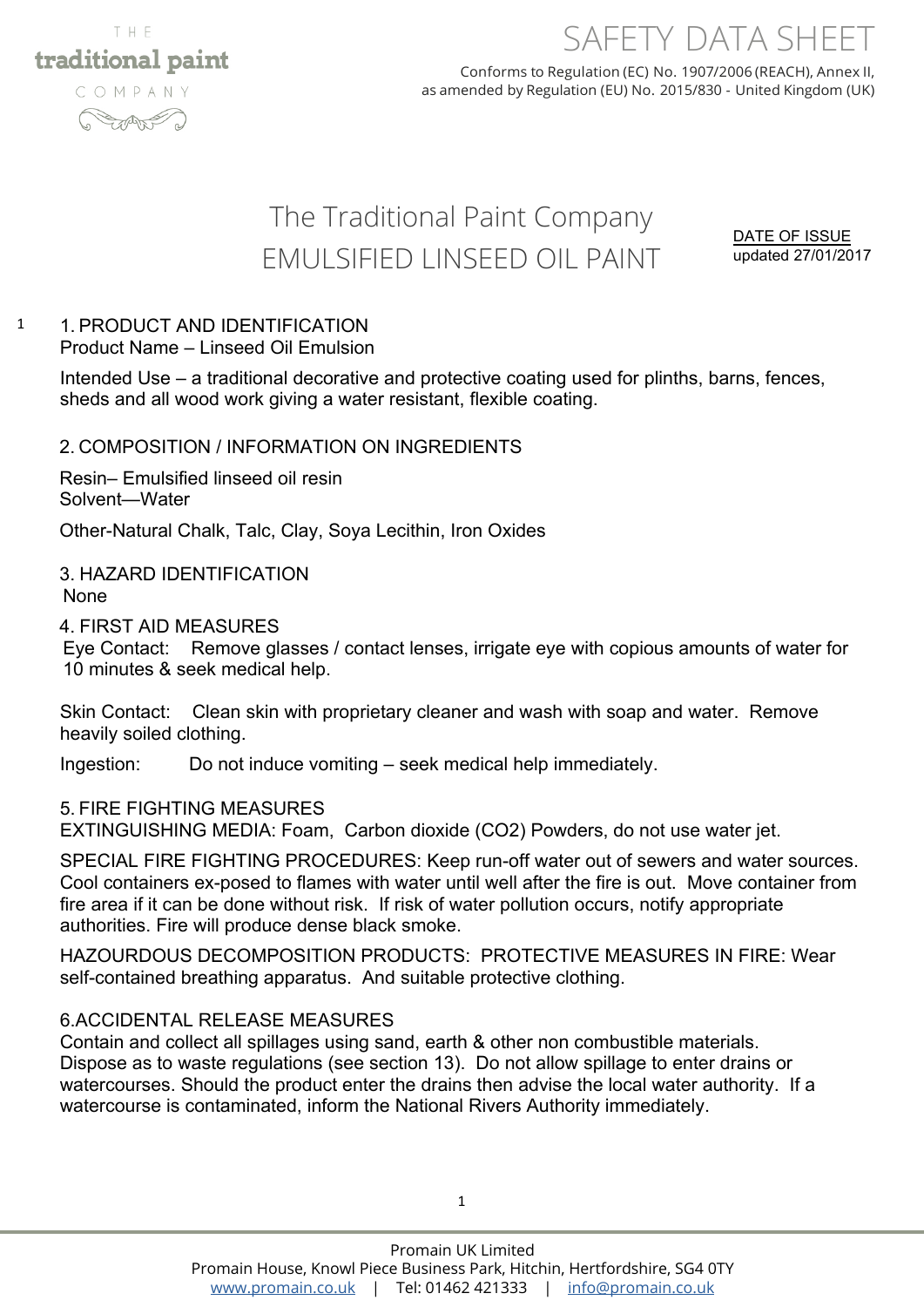

# SAFETY DATA SHEET

Conforms to Regulation (EC) No. 1907/2006 (REACH), Annex II, as amended by Regulation (EU) No. 2015/830 - United Kingdom (UK)

#### 6. EXPOSURE CONTROL/PERSONAL PROTECTION

Hands – Where skin is exposed, the use of a non-water based barrier cream is advised as an additional measure to the use of gloves.

2

7. Eyes – Wear suitable eye protection to prevent splashes entering the eye. Body protection – Should be by overalls of cotton or plastic. Ensure that contaminated skin is properly cleansed.

9. PHYSICAL AND CHEMICAL PROPERTIES Physical state – Liquid solubility in water – miscible  $PH - 6.5 - 7.5$ Flashpoint – N/A Density  $-1.3$ 

### 10. STABILITY AND REACTIVITY

STABILITY: Liquid will not burn, dry film will burn giving off Carbon Dioxide & Monoxide & black smoke.

CONDITIONS TO AVOID: Extreme temperatures.

### 11.TOXICOLOGICAL INFORMATION

There are no toxicological studies on the product; therefore no data is available.

### ECOLOGICAL INFORMATION

There is no available data on the product itself. The product should not be allowed to enter drains or water-courses nor should it be deposited on the ground where it could affect ground or surface waters. The air pollution /integrated pollution control requirements made under the environmental protection act may apply to this product.

### 13. DISPOSAL CONSIDERATIONS

Dispose of in accordance with local authority requirements.

Do not allow the product to enter watercourses or drains or dispose of where ground or surface waters may be af-fected. All waste material including empty containers are controlled wastes and should be disposed of in accor-dance with the regulations under The Control Of Pollution Act. Using information provided in this data sheet advice should be obtained from the waste regulation authority whether the special regulations apply.